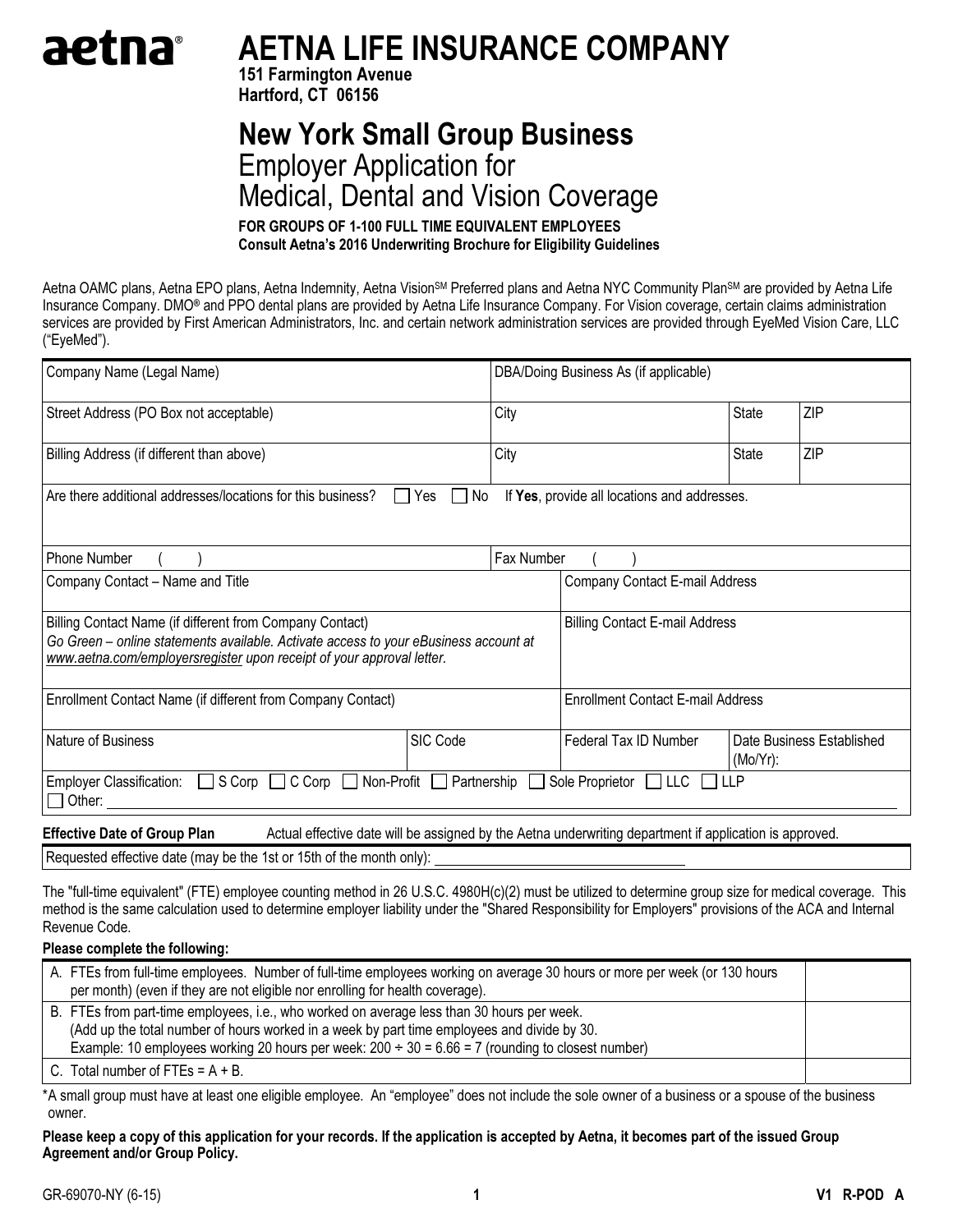# Medical Coverage Selection

- NYC Community Plans no minimum participation
- Open Access Managed Choice/EPO Noncontributory plans (employer pays all) 100% after subtracting valid waivers rounding down with a minimum of two enrolled.
- Open Access Managed Choice/EPO Contributory plans 60% participation after subtracting valid waivers rounding down with a minimum of two enrolled.

Groups that do not meet the participation requirements are eligible to enroll during open enrollment, November 15 through December 15, for a January 1 effective date.

| ◯ Open Access Managed Choice® (OAMC) HSA Compatible - Plan Option:                                      | Quote ID: |
|---------------------------------------------------------------------------------------------------------|-----------|
| □ Open Access Managed Choice® (OAMC) HSA Compatible FH - Plan Option:                                   | Quote ID: |
| □ Open Access Elect Choice® (OAEPO) - Plan Option:                                                      | Quote ID: |
| Open Access Elect Choice® (OAEPO) HSA Compatible - Plan Option:                                         | Quote ID: |
| Savings Plus Open Access Elect Choice® (OAEPO) - Plan Option:                                           | Quote ID: |
| $\Box$ NYC Community PlansM $\cdot$ Plan Option:                                                        | Quote ID: |
| Indemnity - Plan Option:                                                                                | Quote ID: |
| $\Box$ Other – Plan Option:                                                                             | Quote ID: |
| Does this group have a flex plan under Section 125 of the Internal Revenue Service Code?  <br>$Yes \tN$ |           |

# Dental Coverage Selection (Not available to groups of one.)

• Non-voluntary participation 2 to 3 eligible employees - 100% excluding valid waivers with a minimum of 2 enrolled.

- Non-voluntary participation 4 to 50 eligible employees 75% excluding valid waivers with a minimum of 2 and 50% of total eligible employees enrolled.
- Non-voluntary participation 51 to 100 eligible employees 30% excluding valid waivers.
- Voluntary participation 3 to 100 eligible employees 30% excluding valid waivers and a minimum of 3 enrolled.

Aetna Dental® Plan Orthodontic coverage for dependent children is available in some plans for groups with 10 or more eligible employees. (Non-voluntary) Plans: Option Voluntary Plans: Option Voluntary Plans: Option

Vision Coverage Selection - (Not available to groups of one. No minimum participation is required.)

Aetna Vision Preferred Plan Option Name

All vision plans are available in addition to other Aetna coverage selections or standalone.

### Employer Premium Contribution(s)

| Coverage                                          | <b>Medical</b> | Dental |
|---------------------------------------------------|----------------|--------|
| <b>Employer Premium Contribution for Employee</b> | Οľ             |        |
| Employer Premium Contribution for Dependent       | 0ľ             |        |

# Employee Eligibility

The standard for an employee to be eligible is that the employee must be a "common law employee." Generally, anyone who performs services for an employer is an employee if the employer can control what will be done and how it will be done. The common law test to determine control would look at behavioral control, financial control and the type of relationship between the parties. An "employee" does not include the sole owner of a business or a spouse of the business owner.

Temporary employees; consultants; independent contractors; directors and officers who are not an owner, partner or employee; and union members covered by a union sponsored health plan are not eligible unless they meet the definition of "employee" in NY Ins Law Sect. 4235(d) as amended to have the meaning of "employee" set forth in 42 USC 300gg-91(d)(5). Aetna reserves the right to request additional documentation to verify group size/eligibility for participation.

| How many hours per week must your employees work to be eligible for coverage?                                                                           |                                                                  |  |  |
|---------------------------------------------------------------------------------------------------------------------------------------------------------|------------------------------------------------------------------|--|--|
| Number of employees eligible for coverage (working the minimum hours to be eligible for coverage)                                                       |                                                                  |  |  |
| Number of common law employees                                                                                                                          |                                                                  |  |  |
| Number of employees enrolling                                                                                                                           | Number of employees waiving Aetna coverage                       |  |  |
| Number of full-time employees excluding union employees                                                                                                 | Number of employees working outside New York<br>List all states: |  |  |
| Number of part-time employees                                                                                                                           | Number of employees not actively at work                         |  |  |
| Number of union employees                                                                                                                               | Number of COBRA continuees                                       |  |  |
| Number in Waiting Period and not eligible                                                                                                               |                                                                  |  |  |
| Classes Excluded: $\Box$ Union – Local #                                                                                                                |                                                                  |  |  |
| Are Domestic Partners to be included?<br>Yes I INo                                                                                                      |                                                                  |  |  |
| If Yes, coverage will include same and opposite sex domestic partners. Please notify Aetna in writing if you intend to have coverage apply differently. |                                                                  |  |  |
| 26/26 30/30 (Dependents must satisfy state-mandated eligibility criteria.)<br>Dependent Limiting Age:                                                   |                                                                  |  |  |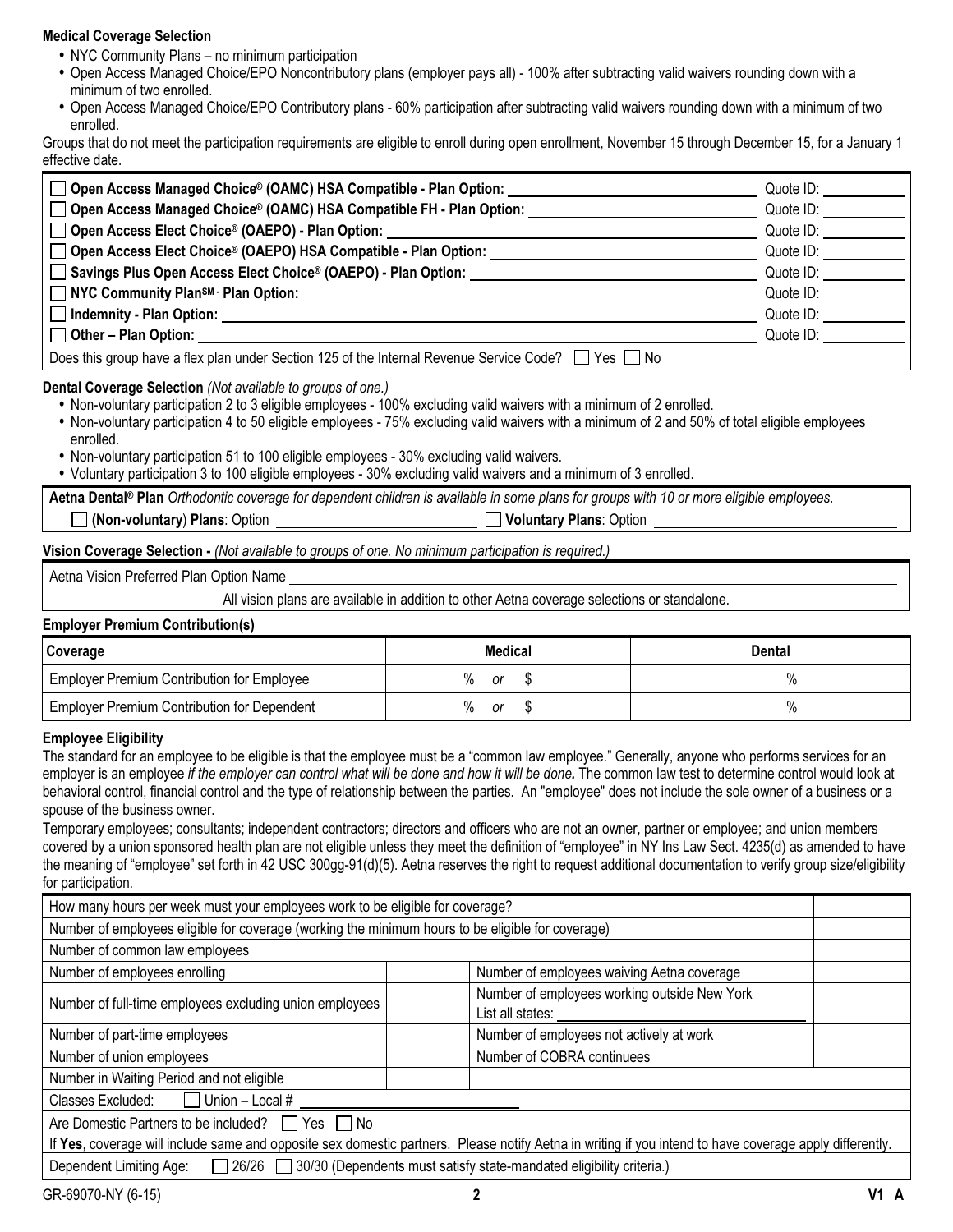# Benefit Waiting Period (BWP)

| to the contract effective date of the 1st or 15th.                                                                                                                       |                              | The eligibility date will be the first day of the policy month following the waiting period except Exactly 90 days following Date of Hire. Policy month refers |                        |                           |                        |                                |
|--------------------------------------------------------------------------------------------------------------------------------------------------------------------------|------------------------------|----------------------------------------------------------------------------------------------------------------------------------------------------------------|------------------------|---------------------------|------------------------|--------------------------------|
| Do you want to waive the waiting period for present employees enrolling with the group (even those who have not met the full<br>$\Box$ Yes $\Box$ No<br>waiting period)? |                              |                                                                                                                                                                |                        |                           |                        |                                |
| Benefit Waiting Period for future employees:                                                                                                                             |                              |                                                                                                                                                                |                        |                           |                        |                                |
|                                                                                                                                                                          |                              | First day of policy month following: 0 Days A date of hire effective date is not allowed.                                                                      |                        |                           |                        |                                |
|                                                                                                                                                                          |                              | $\Box$ 30 Days $\Box$ 60 Days                                                                                                                                  |                        |                           |                        |                                |
|                                                                                                                                                                          |                              | Or <b>D</b> Exactly 90 Days following Date of Hire                                                                                                             |                        |                           |                        |                                |
|                                                                                                                                                                          |                              | If "0 days" is selected and the employee is hired on the 1st day of the month, the effective date will be the date of hire.                                    |                        |                           |                        |                                |
|                                                                                                                                                                          |                              | If "Exactly 90 days" is selected, the enrollment eligibility date will begin 90 calendar days following the date of hire.                                      |                        |                           |                        |                                |
|                                                                                                                                                                          |                              | If the group has a 15th of the month bill cycle, the new hire will be effective on the 15th of the month following the waiting period chosen, except Exactly   |                        |                           |                        |                                |
| 90 Days following Date of Hire.                                                                                                                                          |                              | Is a dual waiting period offered? $\Box$ Yes $\Box$ No If Yes, provide the two classes of employees below:                                                     |                        |                           |                        |                                |
|                                                                                                                                                                          |                              |                                                                                                                                                                |                        |                           |                        |                                |
|                                                                                                                                                                          |                              |                                                                                                                                                                |                        |                           |                        |                                |
| <b>Business Eligibility</b>                                                                                                                                              |                              |                                                                                                                                                                |                        |                           |                        |                                |
|                                                                                                                                                                          |                              | Is your company a subsidiary of another company, an affiliate of another company, or under common control with another                                         |                        |                           |                        | Yes<br>l No                    |
| company?                                                                                                                                                                 |                              |                                                                                                                                                                |                        |                           |                        |                                |
|                                                                                                                                                                          |                              | Does your company file state or federal taxes with any other company(ies) on a combined or consolidated basis?                                                 |                        |                           |                        | No<br>Yes                      |
| code? If Yes, provide legal names of all companies below.                                                                                                                |                              | Are there any other entities associated with the group that are eligible to file a combined tax return under section 414 of the IRS                            |                        |                           |                        | No<br>Yes                      |
|                                                                                                                                                                          |                              | Are there any associated companies to be included with this group that are commonly owned?                                                                     |                        |                           |                        | Yes<br>No                      |
|                                                                                                                                                                          |                              | If Yes to any questions, complete the information below. (If additional space is needed, attach a separate sheet.)                                             |                        |                           |                        |                                |
|                                                                                                                                                                          |                              | • A copy of the Quarterly Wage and Tax Statement must be provided for each group to be included for coverage.                                                  |                        |                           |                        |                                |
|                                                                                                                                                                          |                              | • If you file or are eligible to file multiple businesses under one tax ID number, all businesses must be included as one group.                               |                        |                           |                        |                                |
|                                                                                                                                                                          |                              |                                                                                                                                                                |                        | ᡃᡃŏ                       |                        |                                |
|                                                                                                                                                                          |                              |                                                                                                                                                                |                        |                           |                        |                                |
|                                                                                                                                                                          | Tax<br><b>Identification</b> |                                                                                                                                                                |                        | Percentage o<br>Ownership | Number of<br>Employees | Is group to be                 |
| <b>Business Name</b>                                                                                                                                                     | <b>Number</b>                | <b>Address</b>                                                                                                                                                 | <b>Owner's Name(s)</b> |                           |                        | included?                      |
|                                                                                                                                                                          |                              |                                                                                                                                                                |                        |                           |                        |                                |
|                                                                                                                                                                          |                              |                                                                                                                                                                |                        |                           |                        | Yes $\Box$ No                  |
|                                                                                                                                                                          |                              |                                                                                                                                                                |                        |                           |                        | Yes  <br>No                    |
|                                                                                                                                                                          |                              |                                                                                                                                                                |                        |                           |                        | Yes $\Box$ No                  |
|                                                                                                                                                                          |                              |                                                                                                                                                                |                        |                           |                        | $\Box$ Yes $\Box$<br>$\Box$ No |
|                                                                                                                                                                          |                              |                                                                                                                                                                |                        |                           |                        | $\Box$ No<br>Yes [             |
|                                                                                                                                                                          |                              | If you have answered No to "Is the group to be included" above, please explain why.                                                                            |                        |                           |                        |                                |
|                                                                                                                                                                          |                              | Is your company a branch of another company, or does your company have branch offices?                                                                         |                        |                           |                        | No<br>Yes                      |
| - Is each branch office a separate legal entity?<br>If Yes:                                                                                                              |                              |                                                                                                                                                                |                        |                           |                        | Yes<br>No                      |
|                                                                                                                                                                          |                              |                                                                                                                                                                |                        |                           |                        | No<br>Yes                      |
| - Is each branch a location of one legal entity?                                                                                                                         |                              |                                                                                                                                                                |                        |                           |                        |                                |
| - How many branch offices are there?                                                                                                                                     |                              | - Are taxes filed separately or as one common filing?                                                                                                          |                        | Separately                |                        | Common Filing                  |
|                                                                                                                                                                          |                              |                                                                                                                                                                |                        |                           |                        | Number of                      |
|                                                                                                                                                                          |                              | - Where is each branch located? (List each branch business address separately.)                                                                                |                        |                           |                        | Employees at each<br>location  |
|                                                                                                                                                                          |                              |                                                                                                                                                                |                        |                           |                        |                                |
|                                                                                                                                                                          |                              |                                                                                                                                                                |                        |                           |                        |                                |

continued on next page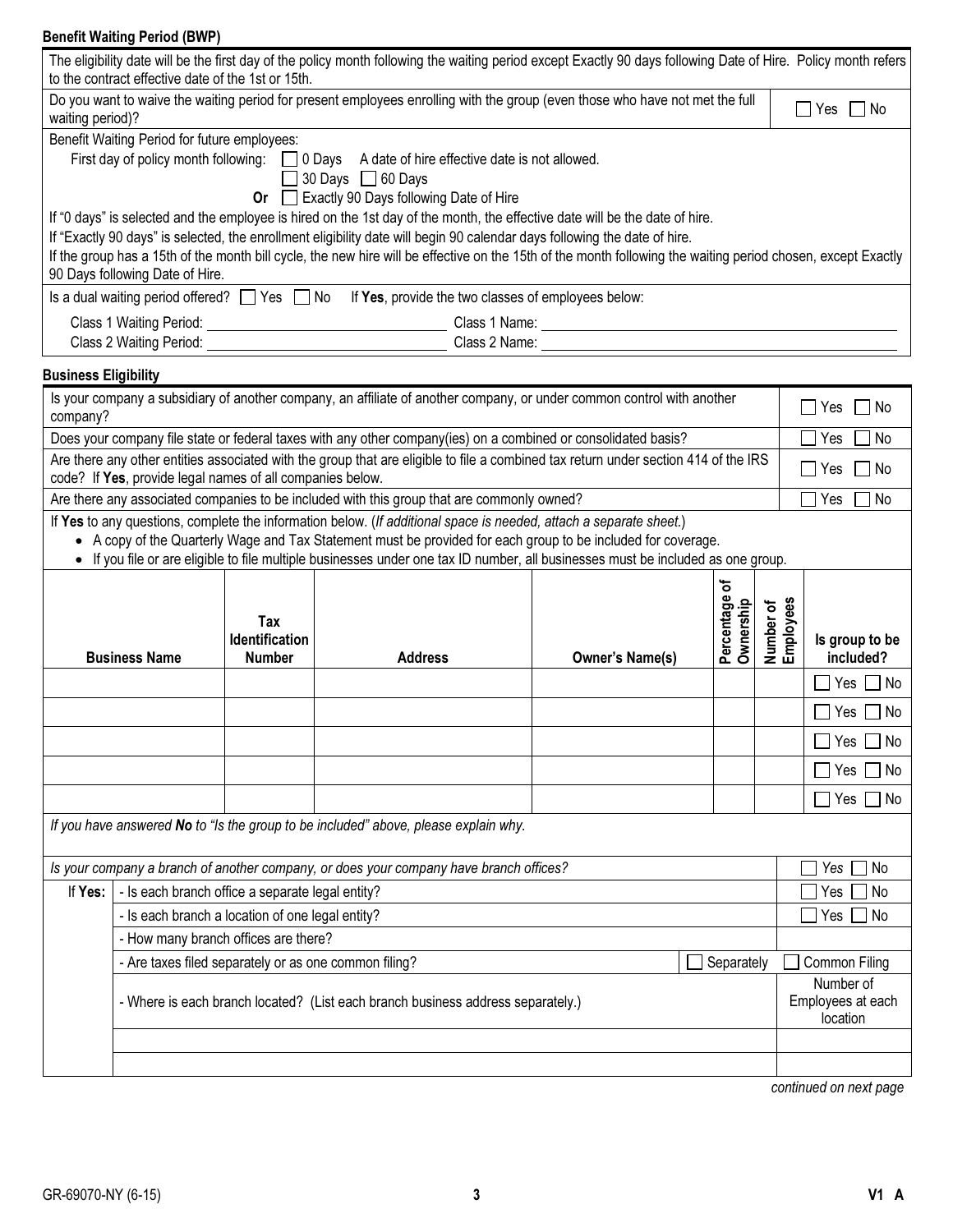# Business Eligibility (Continued)

|             | Do you use the services of a Payroll Company? If Yes, provide the name of the Payroll Company.                               | $\sqsupset$ Yes $\sqcap$ No |
|-------------|------------------------------------------------------------------------------------------------------------------------------|-----------------------------|
|             | Are you a Professional Employer Organization (PEO)?                                                                          | $\Box$ Yes $\Box$ No        |
|             | Are you currently a client of a Professional Employer Organization (PEO)?                                                    | $\Box$ Yes $\Box$ No        |
| If Yes: $ $ | - Provide the name of the PEO.                                                                                               |                             |
|             | - Is group coverage available to you as a client of a PEO?                                                                   | $\Box$ Yes $\Box$ No        |
|             | - Is the group considered a Co-Employer with the PEO?                                                                        | $\Box$ Yes $\Box$ No        |
|             | - By enrolling for coverage as a small employer I am not in violation of any contractual breach of contract with<br>the PEO? | Yes No                      |

Total Average Number of Employees - To calculate average number of employees, determine the number of employees for each month, add each month's number to get an annual total, and then divide by 12. Round up or down to the nearest whole number – example: 24.6 = 25. Do not spell out the number – example: write 3, not three. NOTE: This information is for rating purposes only and not to detect group size.

| What is the average number of employees you employed for the entire previous calendar year regardless of whether or not they<br>were eligible for coverage? An employee is defined as any person for whom the company issues a W-2, including full time,<br>part-time, and seasonal workers, and regardless of insurance eligibility.                         |  |
|---------------------------------------------------------------------------------------------------------------------------------------------------------------------------------------------------------------------------------------------------------------------------------------------------------------------------------------------------------------|--|
| The determination of how to count employees of related corporate entities when calculating group size for MLR purposes is<br>based on whether the entities are considered a single employer under Section 414 of the Internal Revenue Code (subsection (b),<br>$(c)$ , (m), or (o)) – and is not based on the multiple tax id status of the related entities. |  |

# Medicare Primary versus Secondary

| How many full-time and part-time employees have you employed for at least 20 or more weeks during the current or prior<br>calendar year?                                                                                           |  |
|------------------------------------------------------------------------------------------------------------------------------------------------------------------------------------------------------------------------------------|--|
| Include: Full-time, Part-time, Seasonal, Temporary, Union, Owners, Partners, Officers<br>Exclude: Self-employed persons, Independent contractors (1099), Directors                                                                 |  |
| If you employed fewer than 20 employees for 20 weeks in the current or prior year, your group is Medicare Primary.<br>If you employed 20 or more employees for 20 weeks in the current or prior year, your group is Aetna Primary. |  |

# COBRA

| employee worked divided by the hours an employee must work to be considered full-time.<br>Is your employer group required to comply with COBRA (fewer than 20 employees)?                                                     |                                          |  |  |
|-------------------------------------------------------------------------------------------------------------------------------------------------------------------------------------------------------------------------------|------------------------------------------|--|--|
| How many employees have terminated in the last 90 days?<br>Are any present or former employees/dependents currently on or eligible to elect COBRA? If Yes, enter information below.<br>Attach a separate sheet, if necessary. |                                          |  |  |
| <b>Name of Applicant</b>                                                                                                                                                                                                      | Date COBRA<br><b>Coverage Terminates</b> |  |  |
|                                                                                                                                                                                                                               |                                          |  |  |
|                                                                                                                                                                                                                               |                                          |  |  |

Prior Carrier Information

| Is this plan a total replacement of any<br>existing group plans?                                                                                                                   | <b>Carrier Name</b> | <b>Phone Number</b> | <b>Start Date</b> | <b>End Date</b> |  |
|------------------------------------------------------------------------------------------------------------------------------------------------------------------------------------|---------------------|---------------------|-------------------|-----------------|--|
| <b>Current Medical Carrier</b> $\Box$ Yes $\Box$ No                                                                                                                                |                     |                     |                   |                 |  |
| <b>Current Dental Carrier</b> $\Box$ Yes $\Box$ No                                                                                                                                 |                     |                     |                   |                 |  |
| My current group dental plan has the following (check all that apply):<br>□ Discount Dental □ Preventive Only □ Preventive and Basic □ Major Services □ Orthodontia – Ortho Max \$ |                     |                     |                   |                 |  |
| Be sure and submit a copy of the most recent dental benefit summary to verify Major, Ortho, and Preventive and Basic coverage.                                                     |                     |                     |                   |                 |  |
| Has your business ever been insured with Aetna? If Yes, provide group number:                                                                                                      |                     |                     |                   | . No            |  |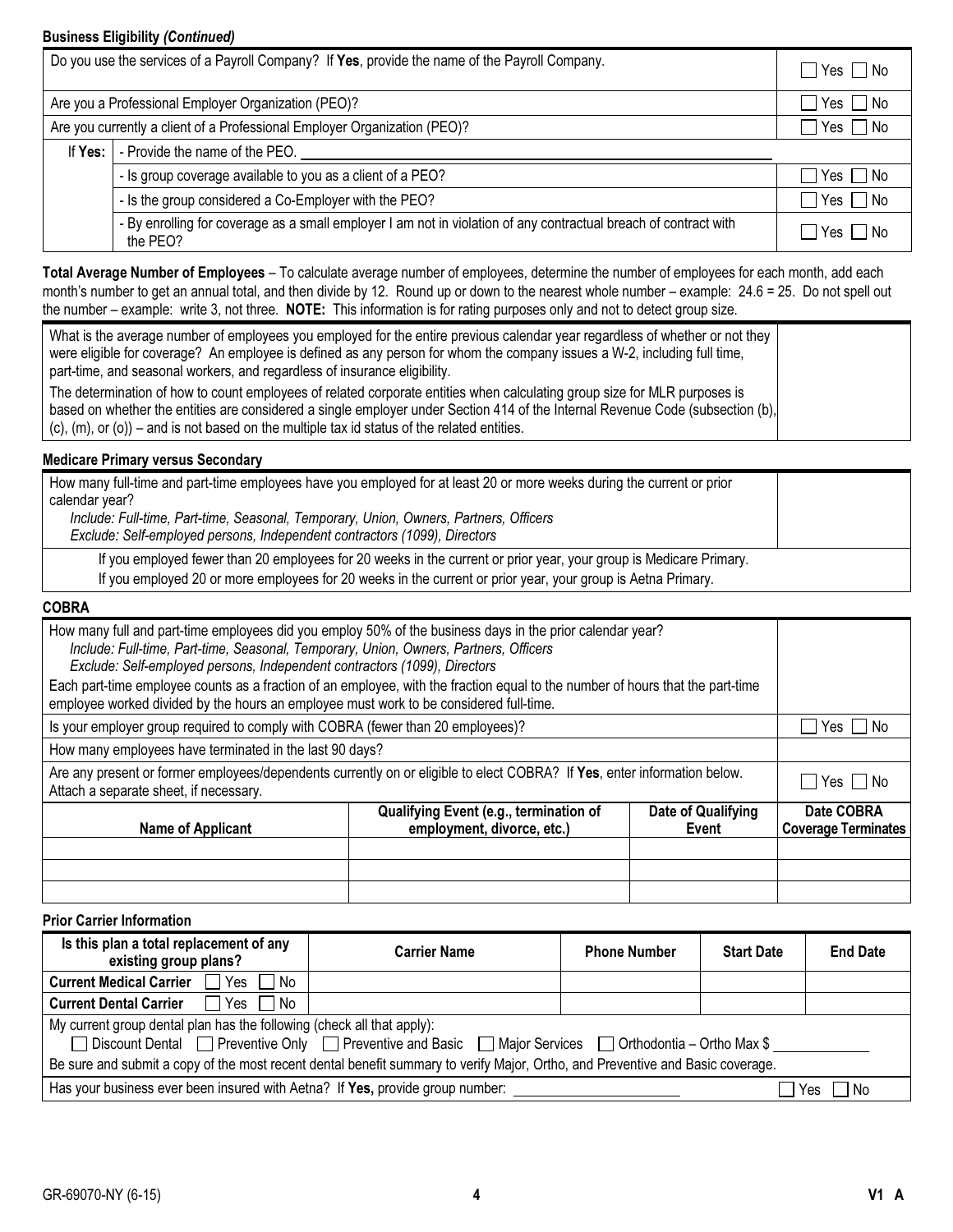# Signature Section

It is agreed that no coverage shall become effective as to any person who is not then a bona fide, full-time employee, regularly performing the duties of his or her occupation (subject to applicable HIPAA requirements for health coverage), unless otherwise specifically provided in the plan documents (which consist of the Group Agreement, Group Certificate and/or Group Policy). All statements herein shall be deemed representations and not warranties.

This form is attached to and forms part of the policy and certificate, and may be used to contest the insurance, subject to the incontestability clause. The Applicant acknowledges that it has selected this plan based upon written information provided by Aetna and that no broker, agent, or consultant is authorized to modify the terms of the offer or to agree to changes. All material terms of plan coverage are set forth in the plan documents, including the Certificate. Applicant agrees to make payroll and other employment records, to validate employment, directly related to employee's plan coverage available to Aetna for inspection, at Aetna's expense, at Applicant's office, during regular business hours, upon reasonable advance request. This provision shall survive termination of plan coverage and the applicable plan documents.

Information on agent's compensation is available from your agent or at Aetna.com.

Applicant has selected, in accordance with applicable state law, the plan to be offered to Applicant's employees and Applicant has solely determined any/all plan options for the Applicant's employees and the contribution amounts.

The plan documents, including the policy and certificate, will determine the contractual provisions, including procedures, exclusions, and limitations relating to the plan and will govern in the event they conflict with any benefits comparison, summary or other description of the plan.

With the exception of Aetna Rx Home Delivery® and Aetna Specialty Pharmacy®, participating physicians, hospitals and other health care providers are independent contractors and are neither agents nor employees of Aetna. Aetna Rx Home Delivery, LLC, and Aetna Specialty Pharmacy, LLC, are subsidiaries of Aetna Inc.

Applicant agrees to deliver to enrollees all Aetna paper or online member documents and other plan-related materials upon request by Aetna.

As to Accident and Health Insurance coverage, any person who knowingly and with intent to defraud any insurance company or other person files an application for insurance or statement of claim containing any materially false information, or conceals for the purpose of misleading, information concerning any fact material thereto, commits a fraudulent insurance act, which is a crime, and shall also be subject to a civil penalty not to exceed five thousand dollars and the stated value of the claim for each such violation.

All data that may have a bearing on coverage or premiums will be open for Aetna to inspect while the plan coverage is in force.

The availability of a plan or program may vary by geographic service area. Some benefits are subject to limitations or maximums. Aetna does not provide health, dental or vision care services and, therefore, cannot guarantee any results or outcome.

I hereby apply for the coverage(s) indicated above. To the best of my knowledge and belief, all information provided in this application is accurate and complete.

# ELECTRONIC ENROLLMENT, BILLING/PAYMENT AND ACCESS AGREEMENT

Enrollment: As part of your participation date, the following terms and conditions apply:

- 1. You agree to keep copies (paper or electronic) of actual enrollment forms and agree to maintain a reasonably complete record of enrollment and eligibility information (via electronic, interactive voice response technology and/or hard copy format), including evidence of coverage elections, evidence of eligibility, changes to such elections and terminations. Records must be available to Aetna upon request and retained for seven years.
- 2. For electronic enrollment submissions or changes you agree to create and maintain the records on secure information systems that can generate hard copy records of enrollments or changes entered or maintained on those information systems. Any hard copy records generated pursuant to this provision shall meet reasonable standards of availability, authenticity, non-repudiation and integrity.
- 3. You represent that all enrollment and eligibility information presented to Aetna is accurate and timely updated. You acknowledge that Aetna can and will rely on such enrollment and eligibility information in determining whether an individual is eligible for benefits under the plan. In the event of a discrepancy between enrollee information (including salary data) submitted and information actually presented by the enrollee on any particular claim for benefits, and the result is that Aetna must pay a higher benefit to reflect the actual information presented by the enrollee, you agree to pay promptly to Aetna applicable back premiums accruing as of the date on which the enrollee's information changed.
- 4. Insured plans must use Aetna-supplied forms in paper format or electronic format.
- 5. You are responsible for adhering to both state and federal laws and regulations when submitting terminations to Aetna.
- 6. If otherwise permitted, when retro-terminations are submitted, we will regard the submission as verification that no premium/contribution was paid by the member/dependent for that period.

Billing/Payment: You agree to receive your bill online each month. Any contractual provisions related to non-payment of premium continue to be applicable. I/we understand and agree to the terms set forth in this Agreement. By signing below, I represent that I am authorized to sign this Agreement.

Access: The undersigned employer agrees that each employee will agree to terms associated with the issuance and use of his/her password and system access. An individual's password may be used only by that individual to access the system and may not be shared for any reason. Each individual is personally responsible for the information entered into the system. If an individual to whom a password has been issued becomes aware of a security breach (an incident in which there occurs attempted or unauthorized access, use, disclosure, modification, or destruction of information or interface with system operations), they agree to contact Aetna.

continued on next page